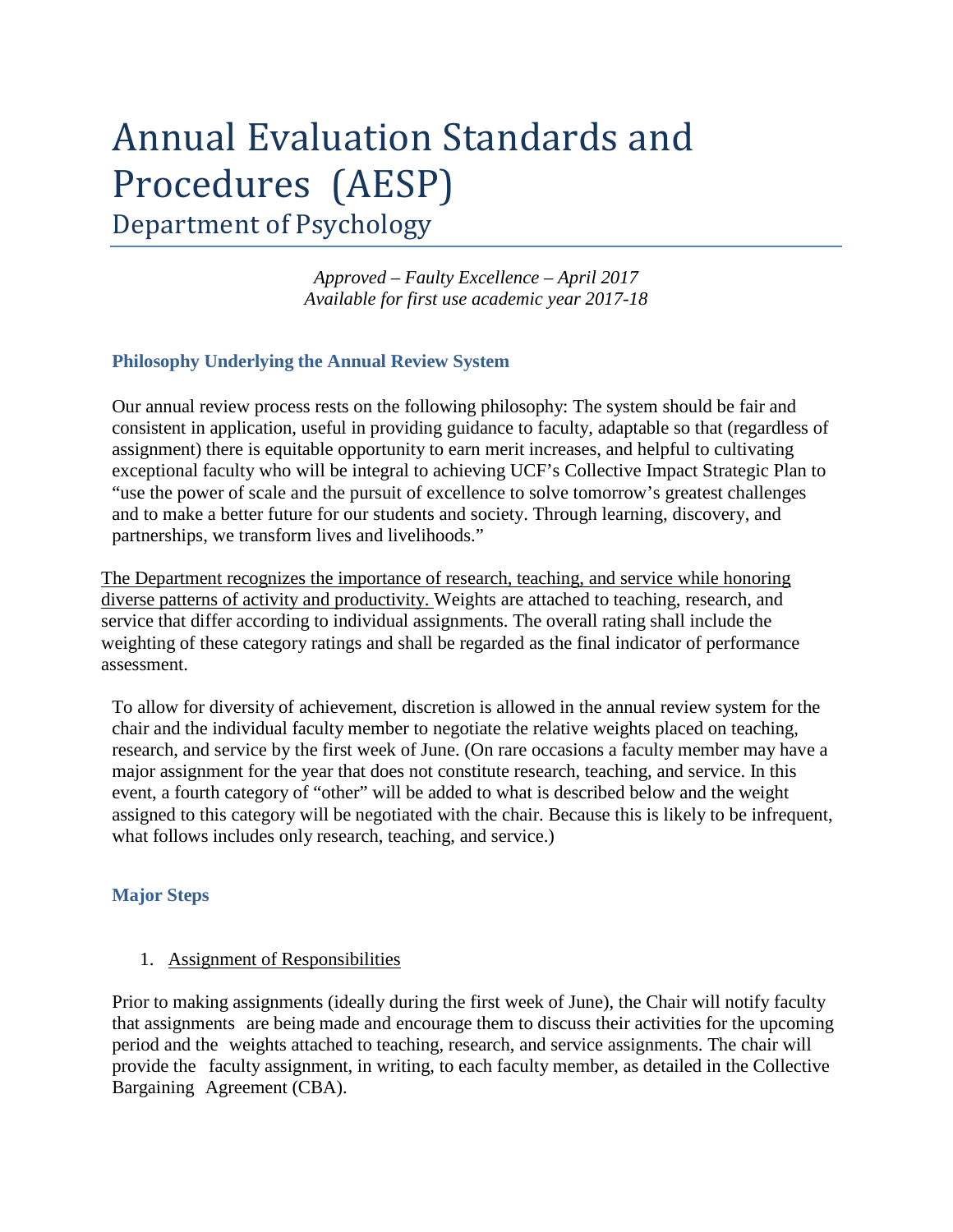2. Submission of Annual Report to the chair

Faculty submit their Annual Report at the end of the reporting period, as specified in the CBA. The report format is provided and summarizes accomplishments in research, teaching, and service during that period. Faculty should consider their specific accomplishments and performances and the relative importance of each to the research, teaching, or service mission of the department.

Attached to the Annual Report is a narrative summary of the accomplishments and performances that faculty consider most important to their annual evaluation, including a short justification of its importance to their overall evaluation. The list of scaled standards provides guidance on the relative importance of various accomplishments and performances. The narrative provides the opportunity for faculty to explain how they believe a specific accomplishment exceeds written criteria. For instance, a publication in a journal with a lower impact factor might have greater importance by virtue of a number of other considerations. Lower than usual course evaluations might be the result of special circumstances such as a new preparation or unforeseen and unavoidable problems. Faculty can use the narrative to describe these mitigating circumstances.

3. Chair Review and Final Ratings

The department chair makes the final performance ratings.

4. Review by faculty and submission to the Dean

Faculty will be given the chair's evaluation and will have an opportunity to discuss this evaluation with the chair and to attach a concise comment to the evaluation, as per the CBA. Faculty are encouraged to meet with the chair to discuss ideas and ways to improve performance ratings.

# **Typical/Example Assignments for Teaching, Research, and Service**

The faculty assignments are used as weights in combining the ratings for research, teaching, and service. These weights indicate the relative importance of each area to the evaluation of a faculty member at that rank. The following are "typical" assignments, but will be adjusted to reflect the faculty member's individual assignment.

Tenure earning/Tenured professor (Normally a 2/2 teaching load): 50 research 45 teaching 05 service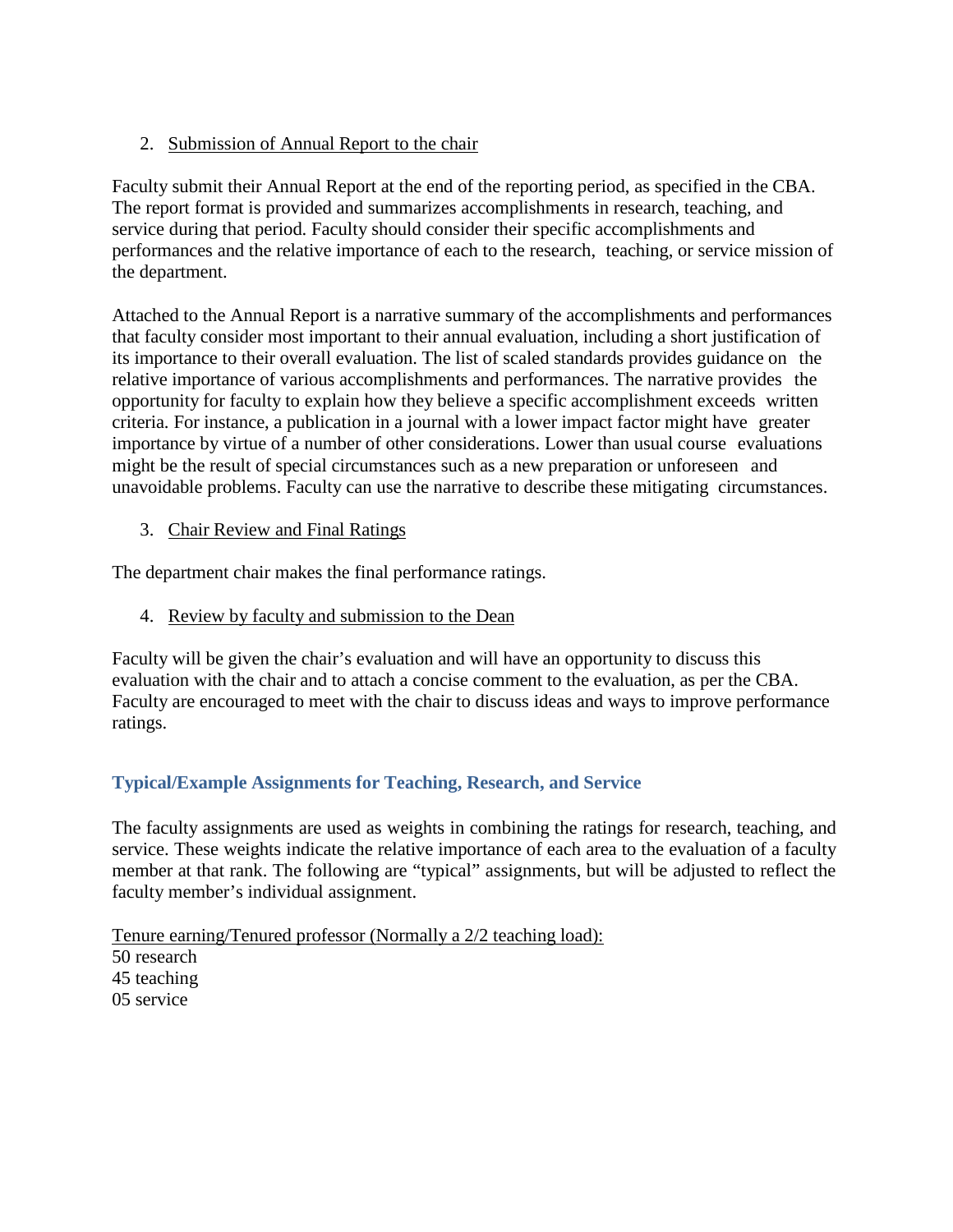Instructors and Lecturers (Normally a 4/4 teaching load): 0 research 95 teaching 05 service

Clinical Professor (Normally a 2/2 teaching load)

0 research 45 teaching 5 service 50 other duties (clinical service)

While the example assignments listed above are typical for faculty, they may be adjusted for the upcoming evaluation period due to considerations in any area of research, teaching, or service. Thus, if faculty anticipate decreases or increases in their research activity, they may negotiate with the chair to adjust their assignments accordingly. Additionally, if faculty anticipate decreases or increases in their service activities (e.g., through program directorship or department initiative), they may negotiate with the chair to adjust their assignments accordingly.

- 1. At the assistant professor tenure earning rank, research and teaching are the most important factors in the awarding of tenure. The department aspires to national prominence in research and consistent with this aspiration, tenure earning junior faculty members are recruited because of their potential to establish a productive and visible research program. Promotion and tenure requires an outstanding record and clear potential to develop a nationally visible research program. The least important factor in the evaluation of tenure earning assistant professors is service. Assistant professors are expected to provide service through participation on department committees.
- 2. At the associate professor rank, the expectation is that faculty will do more than show promise of research productivity. According to the current standards for promotion and tenure, "To seek the rank of Professor, consistent and increasingly significant achievements must be evidenced. There is no specific time period specified for the establishment of a pattern of performance consistent with achievement of the rank of Professor. The hallmark suggesting readiness for the submission of a promotion file is a record of sustained excellence and nationally recognized contributions to the field." One might also expect that those who achieve the rank of tenured associate professor have proven themselves to be effective teachers. Thus, despite the emphasis on research productivity, sustained evidence of teaching effectiveness is also necessary. Service is least important, but a tenured associated professor is expected to become involved in service within and beyond the department (i.e., the college, university, and/or the profession).
- 3. At the professor rank, the expectation is that the individual will continue to have a productive research program and contribute to departmental teaching. But in comparison to other professorial ranks, full professors are expected to provide service through leadership roles within and beyond the department (i.e., the college, university, and/or the profession). This could include active participation in committees, chairing of committees, and directing graduate programs.
- 4. At the instructor and lecturer ranks, the expectation is that the individual's primary responsibility is teaching. Service to the department through participation on department committees is also required as assigned. Research, on the other hand, may or may not be expected. If the faculty member requests part of his or her assignment to be in research, it will be weighted in determining the annual evaluation. If there is no assignment in research, no evaluation will be made for this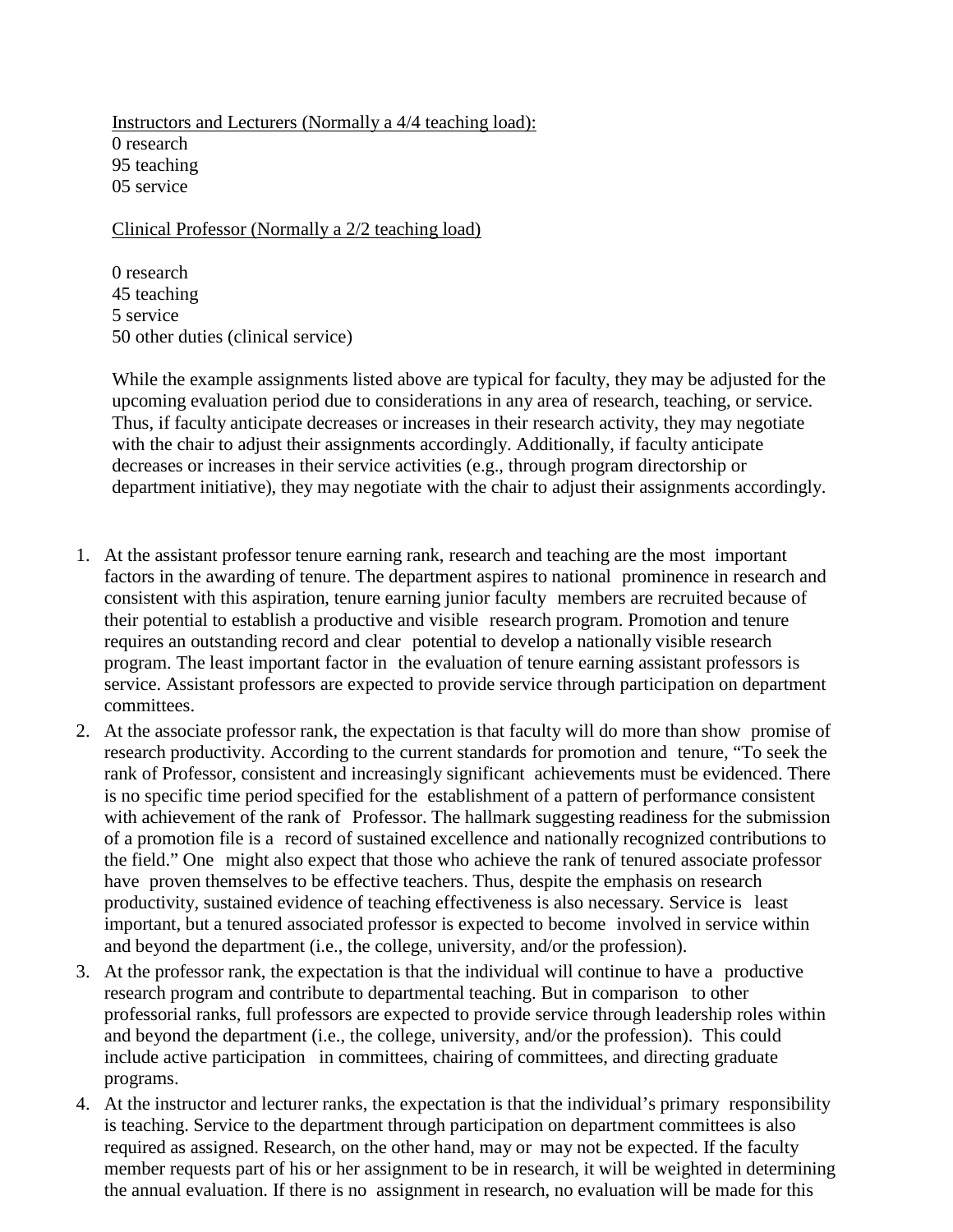dimension and the overall evaluation will be based solely on teaching and service.

## **I. Teaching Activities:**

We acknowledge the limitations of student evaluations as the sole means of evaluating teaching. Faculty may provide other material including course materials, informal and formal peer evaluations, and grade distributions. It is the responsibility of faculty to describe their importance. For instance, faculty may wish to have new preparations, challenging course material, a large class, and other factors taken into consideration.

Teaching at a major research university includes training and mentoring of undergraduate and graduate students in addition to classroom instruction. These activities often occur outside the traditional classroom setting, but are nonetheless important to the overall mission of a research university – e.g., the development of a future generation of scholars. Teaching the necessary skills to be successful in this endeavor includes supervising undergraduate honors theses and encouraging undergraduates to participate in faculty research. At the graduate level supervising master's theses and dissertations, supporting students' efforts to publish their research, and providing guidance on obtaining pre-doctoral and post-doctoral extramural and intramural research support are all aspects of effective teaching. Excellence in these realms can be assessed, for example, by an undergraduate's entry into a desirable and competitive graduate training program, research publications of supervised students, and student success at obtaining research funding.

The minimum standards to receive a satisfactory rating for faculty assigned the minimum of one lecture class during the reporting period regardless of research assignment include the following:

- 1. Meets classes on a regular basis as scheduled.
- 2. Holds scheduled office hours.
- 3. Replies in a timely fashion to student inquires, normally within 2 business days.
- 4. Provides accurate and effective advisement when requested.
- 5. Submits book orders on time as required by state legislation.
- 6. Provides clear and detailed course syllabi that meet university requirements.
- 7. Provides regular and timely evaluative feedback on student assignments.
- 8. Meets with students during the final examination period in compliance with university regulations.
- 9. Submits grades on time.
- 10. Provides evidence that courses are taught with appropriate content, learning objectives, and rigor.

## **Nominal Rating Scale for Teaching for Faculty Supervising Graduate Students**

a. **Outstanding:** Clearly exceptional achievements in the instruction and mentoring of students, including but not limited to successful supervision of student research,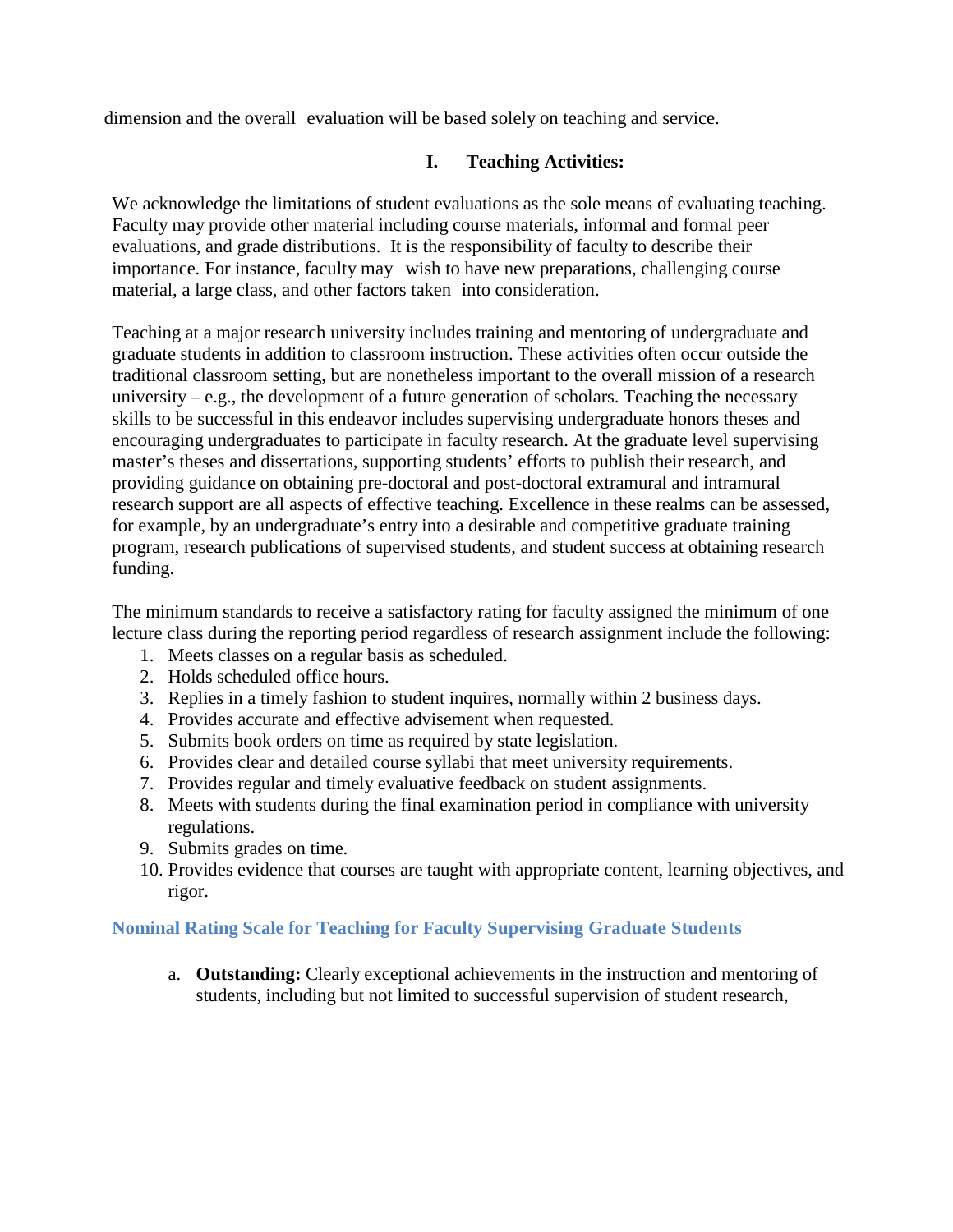and student advising. Provides strong evidence of teaching effectiveness by highlighting student learning, the use of evidence-based pedagogy, etc. Student ratings from lecture classes that are predominately (i.e. 60% or more) in the top two categories ("Excellent" and "Very Good") of the rating scale, and timely passage of student supervisees through major hurdles such as the publication of research, presentation of conference papers, successful completion of comps, theses, dissertations, etc.

*Example:* Submission of documentation of a flipped classroom and servicelearning components in classes. 73% of the overall student ratings a faculty member receives for INP 6317- Organizational Psychology and Motivation (a core graduate class) are in the "Excellent" and "Very Good" categories. Served as chair for two HIM theses, and supervised three graduate students' research and/or dissertations.

b. **Above satisfactory:** Conscientious and dedicated performance as an instructor including but not limited to successful supervision of student research, student advising, and student ratings that are between 50% - 59% in the top two categories ("Excellent" or "Very Good") categories in the rating scale.

*Example:* 58% of the overall student ratings a faculty member receives for EXP 6506 Human Cognition and Learning are in the "Excellent" and "Very Good" categories. They serve as chair for two HIM theses, and serve on four graduate students' research committees.

c. **Satisfactory:** Acceptable performance as an instructor including but not limited to student ratings that are predominately in the middle category of the rating scale. Specifically, 51% or more are in the "Good" category, but not in the "Excellent" or "Very Good" category. Acceptable research supervision and/or advisement of students.

*Example:* 55% of the overall student ratings a faculty member receives for DEP 2004C Developmental Psychology and SOP 3723 Cross Cultural Psychology are in the "Good" category, and they supervise one HIM thesis or graduate student research and/or dissertation project.

d. **Conditional:** Substantial shortcomings in teaching performance and/or research supervision requiring remedial action.

*Example:* 50% of the overall student ratings a faculty member receives for INP 3004C and SOP 3004C Social Psychology are below the "Good" category. They do not supervise HIM thesis or participate in graduate student research and/or dissertation projects.

e. **Unsatisfactory:** Two consecutive years of conditional ratings in teaching performance.

#### **Nominal Rating Scale for Teaching for Faculty Not Supervising Graduate Students**

a. **Outstanding:** Provides strong evidence of teaching effectiveness by highlighting student learning, the use of evidence-based pedagogy, etc. Conscientious and dedicated performance as an instructor including but not limited to student ratings that are predominately (i.e. 60% or more) in the top two categories of the rating scale ("Excellent" and "Very Good") in addition to providing significant undergraduate student mentorship.

*Example: :* Submission of documentation of a flipped classroom and servicelearning components. 70% of the overall student ratings a faculty member receives for PSY 3204C Statistical Methods in Psychology that are in the "Excellent" and "Very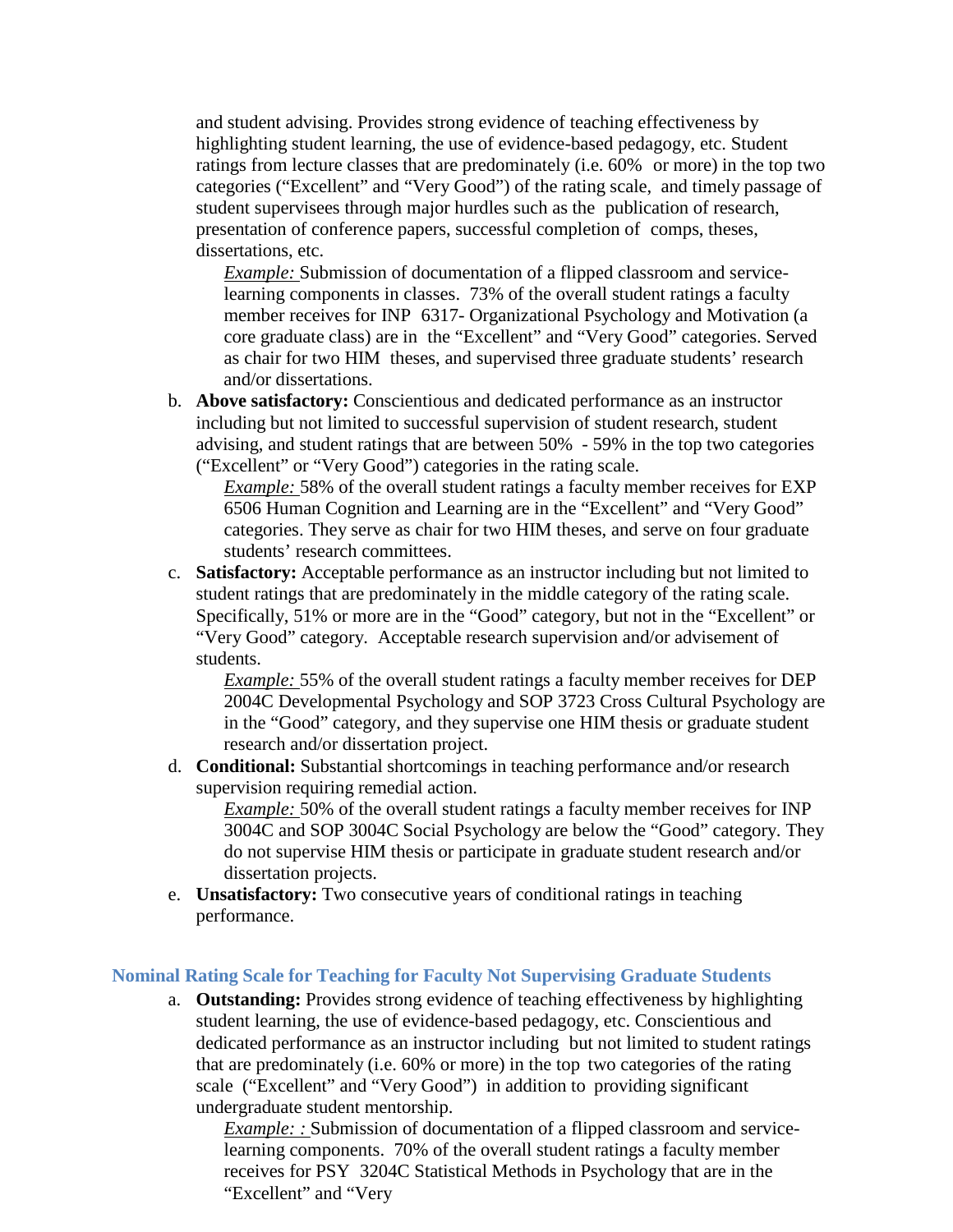Good" categories, they serve as chair for two HIM theses, and sponsor the local Psychology Club.

b. **Above satisfactory:** Conscientious and dedicated performance as an instructor including, but not limited to student ratings that are between 50% - 59% in the top two categories ("Excellent" or "Very Good") categories in the rating scale. *Example:* 52% of the overall student ratings a faculty member receives for EXP 3404C Basic Learning Processes that are in the "Excellent" and "Very Good"

categories, they periodically present to local undergraduate student organizations on topics of interest.

c. **Satisfactory:** Acceptable performance as an instructor including but not limited to student ratings that are 55% or more in the "Good" category, but not in the "Excellent" or "Very Good" category. Acceptable research supervision and/or advisement of students.

*Example:* 60% of the overall assessment student ratings a faculty member receives are in the "Good" category for PPE 3003C Personality Research. They are minimally involved in student engagement activities.

d. **Conditional:** Substantial shortcomings in teaching performance and/or research supervision requiring remedial action.

*Example:* 50% of the overall student ratings a faculty members receives are below the below the "Good" category for PSB 3002 Physiological Psychology. Does not hold scheduled office hours.

**Unsatisfactory:** Two consecutive years of conditional ratings in teaching performance.

# **II. Research and Creative Activities:**

In evaluating faculty research the Department looks for evidence that the research program has or will have significant impact on the field. Although a certain frequency of publication is generally necessary for establishing a research reputation, sheer number of publications is neither the only nor the most important index of research productivity. Efforts to secure external research funding are expected of all faculty with a research assignment and both the quality and success of grant proposals will be used in merit evaluations.

Documentation of research productivity will be provided on the Faculty Annual Report in the form of a list of publications, presentations, grant proposals submitted and grants/contracts awarded during the year.

Faculty are also encouraged to provide other documents that will allow assessment of quality and quantity of research activities. These might include letters from editors or reviewers, published reviews of books, and a personal statement that places the year's work in the context of the individual's overall program of research.

A primary mission of the Department of Psychology is to achieve international and national visibility for excellence in research. Consequently, the department expects all tenured and tenure earning faculty to demonstrate a sustained record of scholarly achievement. The evaluation of research excellence involves an examination of a number of standards. Of course, there is the evaluation of productivity.. However, evaluation of research excellence also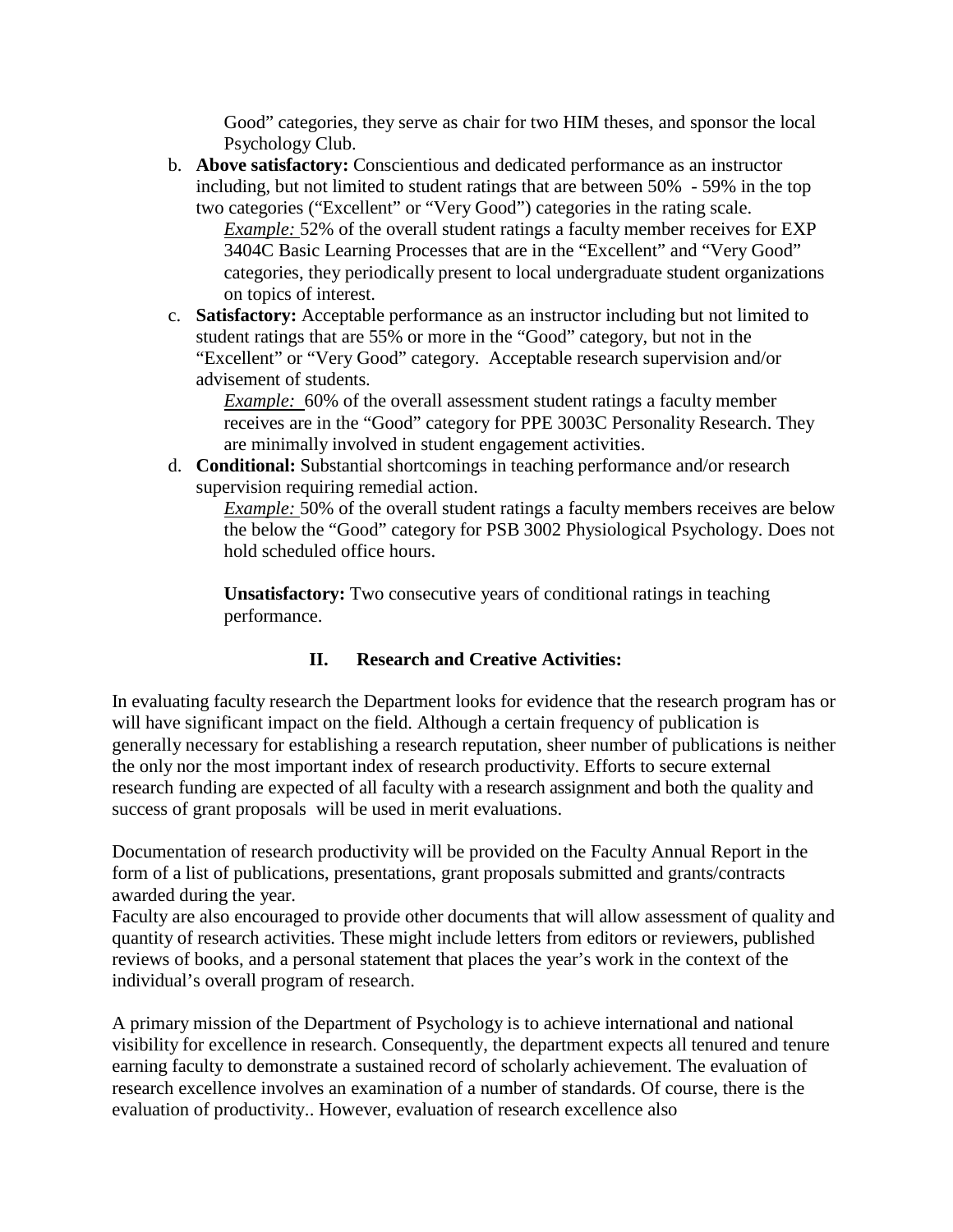involves examination of research quality, its impact on the broader discipline, the continuity of the faculty member's research program, and the intellectual independence of the research program.

*Quantity*– In assessing productivity, primary emphasis is given to publications in refereed journals. Refereed book chapters will be considered positively in the context of a sustained record of refereed publications and where those chapters indicate evidence of national and international recognition. Textbooks can contribute to the scholarship of a field when they make a significant and demonstrable intellectual contribution. However, the contributions of book chapters and textbooks must be documented, and book chapters and textbooks are generally more useful for demonstrating scholarship at senior levels. Presentations at meetings are encouraged as a way of testing ideas in public forums but will not substitute for publications.

*Impact and quality of research* – The quality and impact of a faculty member's research will be an important component of the assessment of scholarly contribution. Where the impact of the faculty's work may be unclear to chair, the individual faculty have the responsibility of presenting journal reputation, impact and rejection rates, and other information for consideration in judgments of quality. Citation analyses are required in the annual report and can be useful, but those analyses must be done in the context of the citation expectations for top scholars in the candidate's area of research. Again, it is the responsibility of the individual faculty member to provide a context for this information so that the chair can properly evaluate this information.

# **Nominal Rating Scale for Research for Faculty with more than a 20 percent research assignment**

(Publications appearing in press or in print during the reporting period and the previous two years are used in the count.)

a. **Outstanding:** Clear evidence of scholarly achievement that achieves national or international visibility. Five publications in journals with significant impact as indicated by indexing in Psychinfo, or Pubmed, and the Department list of accepted journals. Submission of an external grant proposal or multiple internal proposals for funding count as the equivalent as a publication.

*Example:* A faculty member has five publications in journals indexed in Psychinfo, and the Department list of accepted journals, as well as one proposal under review at SAMSHA. The faculty member has several conference presentations during the current reporting period at APA and APS (SIOP, HFES, or ABCT).

b. **Above satisfactory:** Clear scholarly achievement with the potential of achieving national or international visibility. Three publications in journals with significant impact as indicated by indexing in Psychinfo, or Pubmed, and the Department list of accepted journals.

*Example:* A faculty member has two publications in journals indexed in the Department list of accepted journals and one funding proposal under review. The faculty member also has a conference presentation during the current reporting period at APA (APS, SIOP, HFES, or ABCT).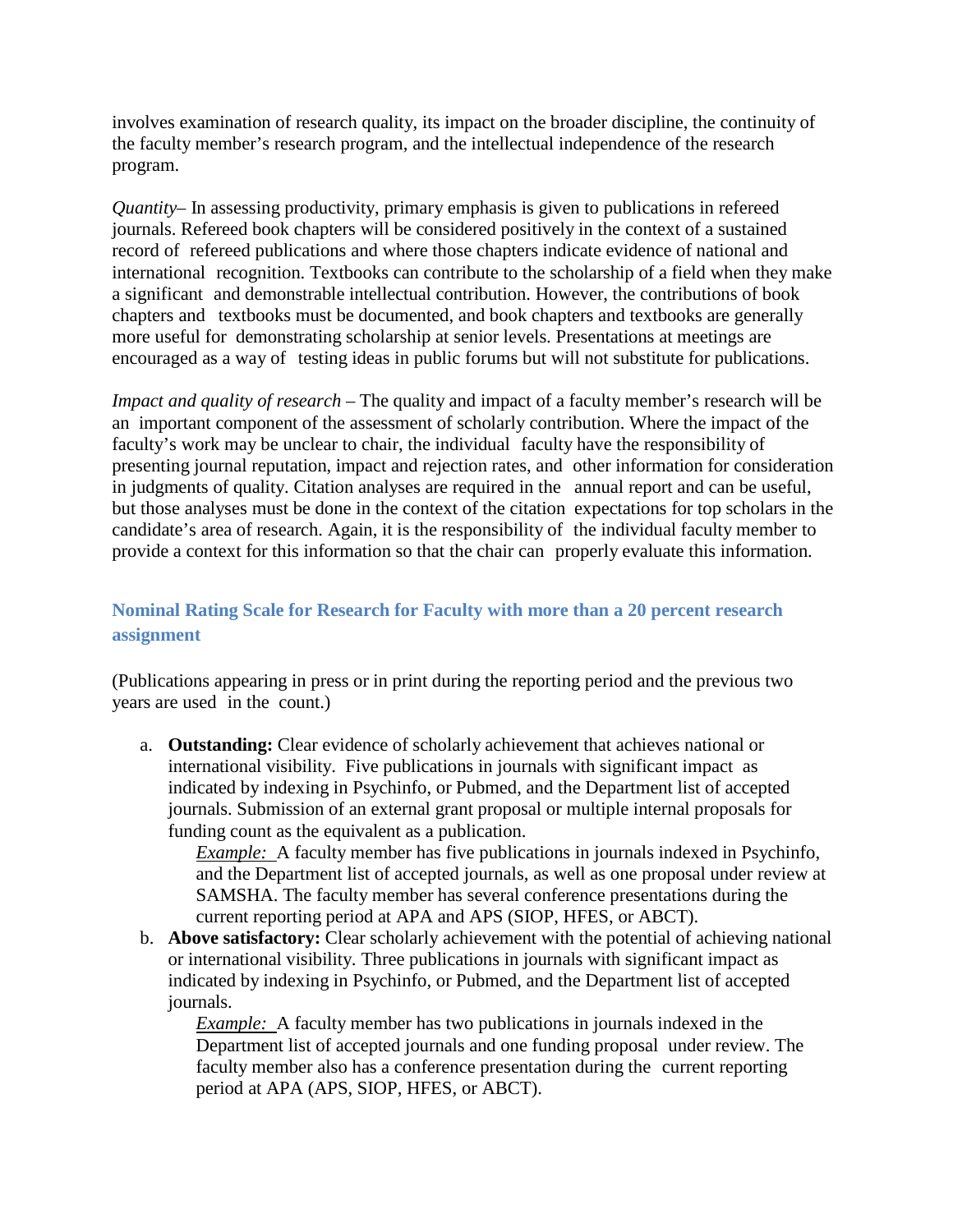c. **Satisfactory:** Scholarly achievement but little evidence that there is a coherent research program that will achieve national or international visibility.

*Example:* The faculty member has published once in the last 3 years in journals indexed in Psychinfo or Pubmed and the Department list of accepted journals. They also have a conference presentation during the current reporting period at APA (APS, SIOP, HFES, or ABCT).

d. **Conditional:** a deficient record of scholarship characterized by unacceptable quantity and/or quality of research.

*Example:* The faculty member has not published or presented at a National conference for two years.

e. **Unsatisfactory:** Two consecutive years of conditional ratings in research performance.

# **Nominal Rating Scale for Research for Faculty with a 20 percent or less research assignment**

(Publications appearing in press or in print during the reporting period and the previous two years are used in the evaluation.)

a. **Outstanding:** A recipient of an outstanding evaluation would have an active research program and clear evidence of several research accomplishments which includes two publications.

*Example:* A faculty member has at least two publications in a journal indexed in Pubmed or Psychinfo. The faculty member has several National conference presentations during the current reporting period at APA (APS, SIOP, HFES, or ABCT).

b. **Above satisfactory:** A typical recipient of an above satisfactory evaluation would have a promising research program with clear evidence of a research accomplishment such as a publication.

*Example:* A faculty has member published a paper in a journal indexed in Pubmed or Psychinfo, and has several National conference presentations during the current reporting period at APA (APS, SIOP, HFES, or ABCT).

c. **Satisfactory:** Scholarly achievement with the prospect of a research accomplishment such as a publication.

*Example:* The faculty member has presented at SEPA during the reporting period and does not have any publications, but is working on a publication and can show progress on that publication over the year.

d. **Conditional:** Scholarly achievement with little prospect of a research accomplishment such as a publication. No publications and no presentations at conferences. No evidence of progress on a publication over the year.

*Example:* The faculty member has not presented at a regional conference during the past year.

e. **Unsatisfactory:** two consecutive years of conditional ratings in research performance.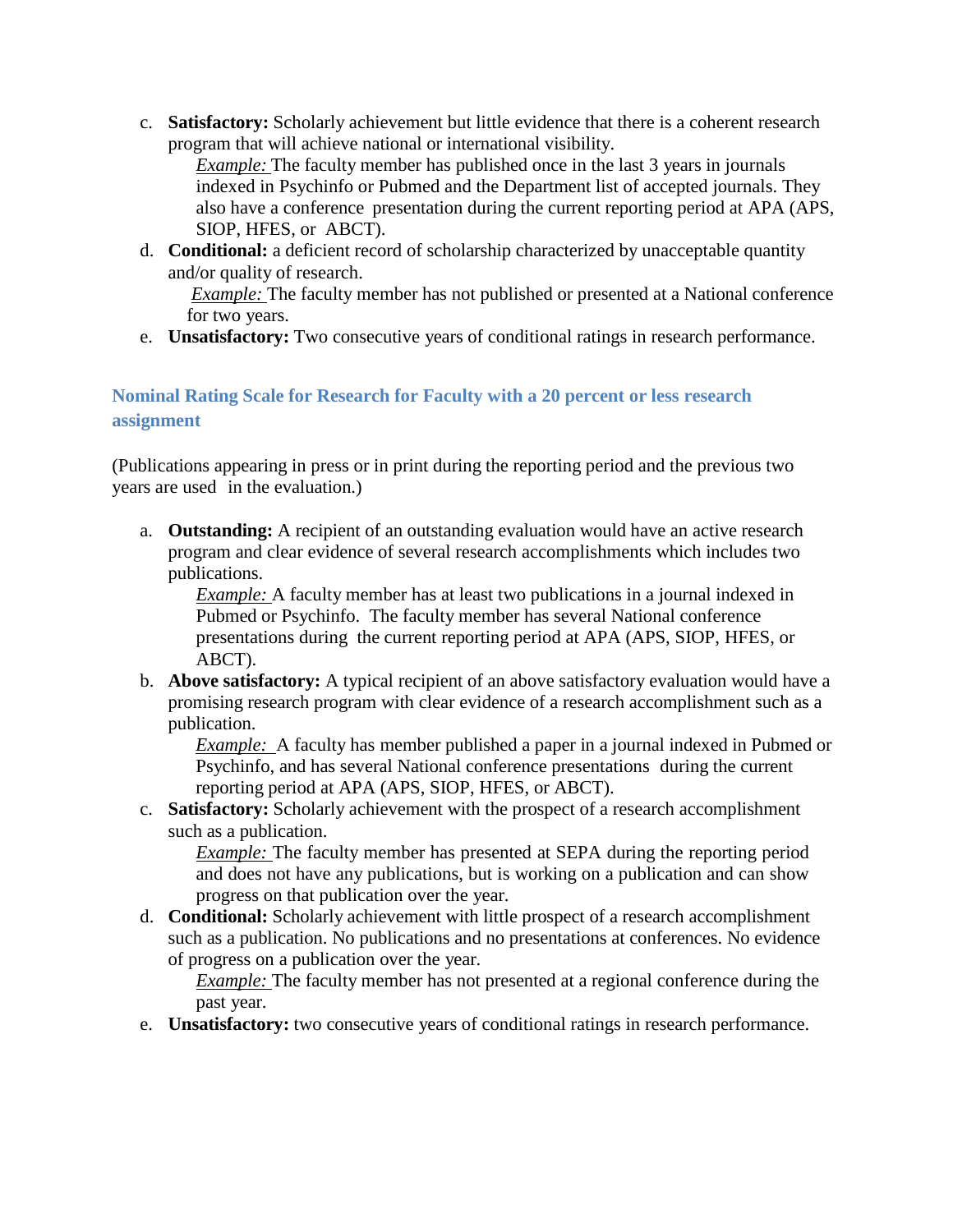### **III. Service:**

All faculty are expected to provide service to the Department, the College, the University, and the Profession of Psychology. Faculty are expected to share in the governance and necessary activities of the department through committee assignments, teaching of service courses, and so on. However, involvement in service activities differs according to rank. Assistant Professors in their first term are only expected to provide service at the Department level. As a faculty member's career progresses, the nature of service activities is expected to change, with participation in activities at the Department, College, University, and profession levels. Faculty at the rank of Professor should be involved in leadership roles in service to the department and the profession. Professors are more likely than the other ranks to obtain high profile-positions as journal editors, editorial board members, executive board members of professional organizations. These activities bring recognition to UCF and should be encouraged.

Institutional service may include serving on committees or task forces, writing reports and other internal documents, mentoring junior faculty, attending UCF commencement exercises, and accepting major administrative assignments inside or outside the Department. Service to the profession may include reviewing manuscripts and grant proposals, serving in an official capacity within a professional organization, serving as an editor or member of an editorial board, and serving as an external reviewer for another institution. Faculty may also choose to provide professional service to the community, for example by serving on community boards or task forces, by consulting to public and private organizations, and by providing training or professional services to the members of the community. To be considered part of a faculty member's professional performance, community service should involve the application of professional expertise, not simply the contribution of time and effort. In general, service contributions may be documented by a list of activities undertaken during the year under review. Where a faculty member wishes service to be given special weight in merit evaluations, it is the responsibility of the faculty member to demonstrate the importance of this activity in the narrative summary that accompanies the annual report.

Service to professional organizations is a component of service excellence and can involve activities as offices held in state, national or international societies. However, because service is not the primary responsibility of any faculty in this department, and this department has only a limited outreach role, it is not expected that service will ever be the most important component of faculty evaluation.

Since service assignments typically range from 5 to 15 percent for all faculty whether they are tenure earning, tenured, or lecturers the merit ratings are the based on the same definitions.

The minimum standards to receive a satisfactory rating for service include the following:

- 1. Holds membership in at least 1 department committee.
- 2. Regularly attends and contributes meaningfully to the committee(s) assigned.
- 3. If tenured, provides evidence of contributions to at least one other form of institutional and/or community service (e.g., at least one college, university, or profession committee, serves on an editorial board).
- 4. Attend at least one commencement ceremony.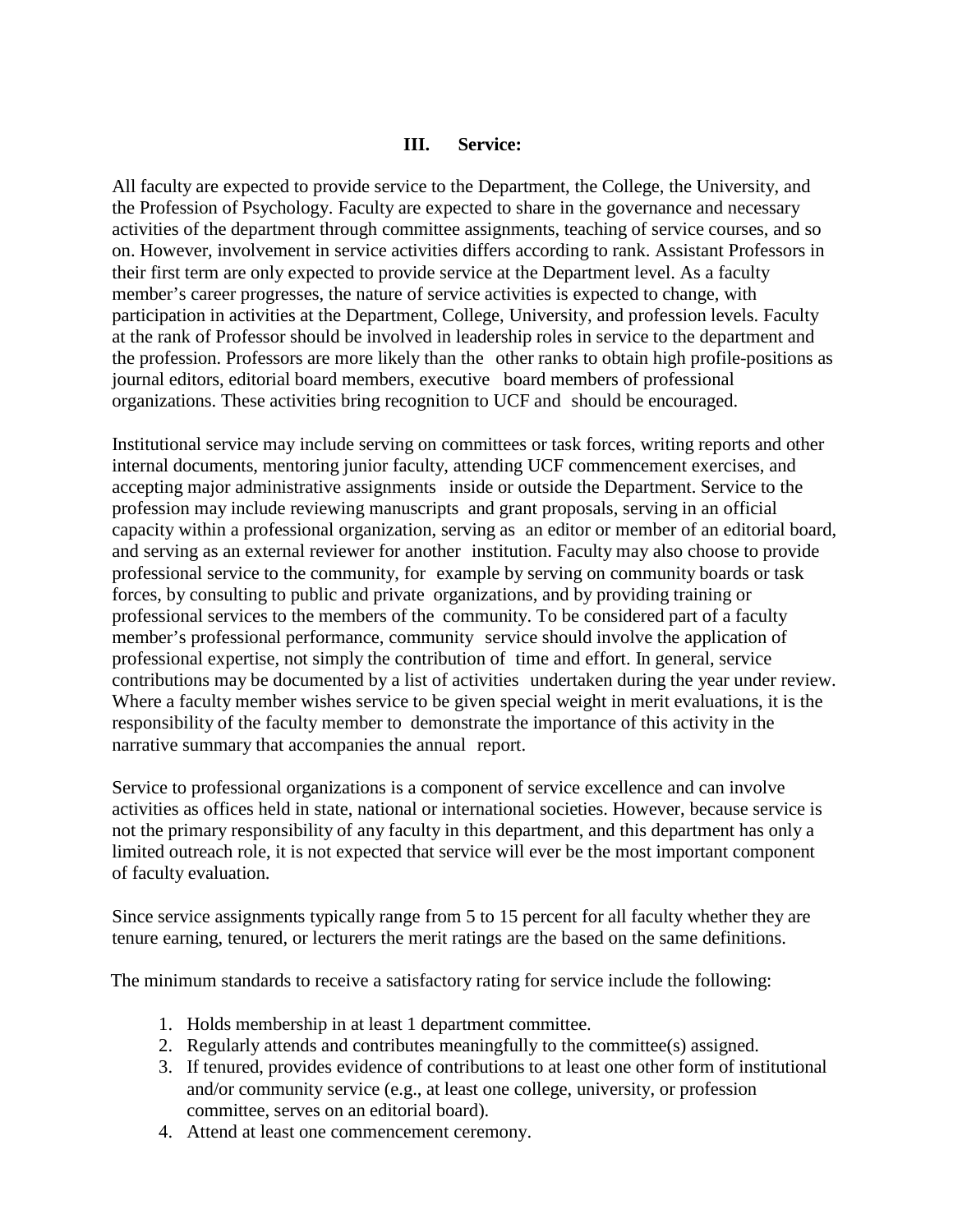## **Nominal Rating Scale for Service for All Faculty**

(Credit for Service on Committees requires regular attendance and participation.)

a. **Outstanding:** Exceptional service contributions to the university, college, department and profession including, as a minimum, work on 3 or more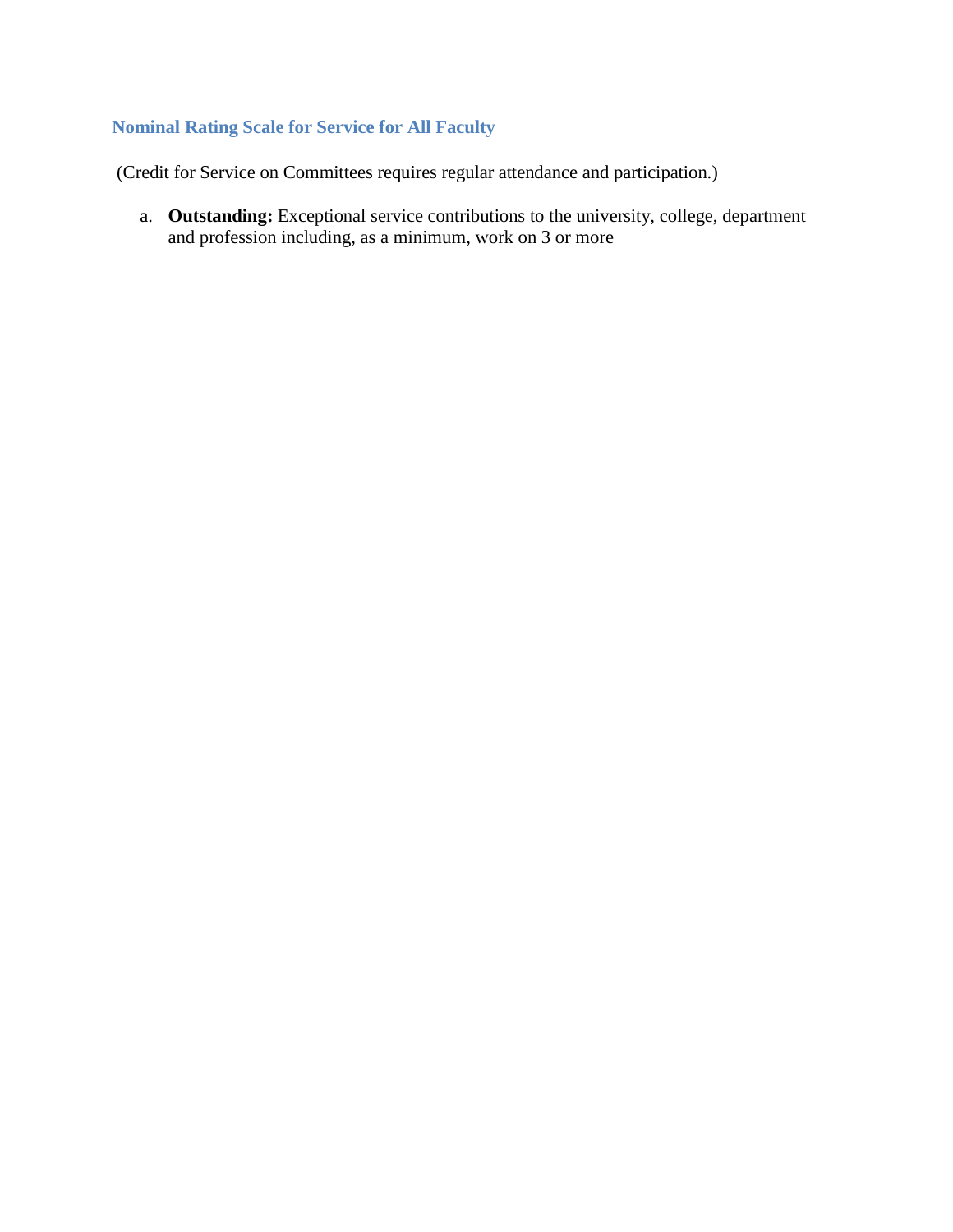committees as a member or chair, and service on committees in professional organization in the faculty member's discipline.

*Example:* A faculty member Chairs the University Library committee and is a faculty sponsor of the campus Psi Chi student organization (directs a program, or a major regional campus initiative). They also serve on committees. An outstanding evaluation on service requires active participation that leads to clear contributions, not merely membership.

b. **Above satisfactory:** Above average contributions to the university, college, or department and/or discipline through participation in 2 university committees and/or service on committees in professional organizations.

*Example:* The faculty member serves on the clinical MA graduate program committee and the College of Sciences P&T committee and participates in a way that leads to clear contributions, not merely membership.

c. **Satisfactory:** Acceptable service including membership on at least 1 university, college or department committees or participation in professional organizations.

*Example:* The faculty member serves on the Undergraduate Program Committee department committee and participates in a way that leads to clear contributions, not merely membership.

d. **Conditional:** a deficient record of service including but not limited to a failure to participate in essential activities expected of faculty (e.g. failure to attend committee meetings).

*Example:* The faculty member's missed at least half of the Clinical Program committee meetings and they are not engaged as indicated by participation in discussions or timely responses to email votes.

e. **Unsatisfactory:** two consecutive years of conditional ratings in service.

# **IV. Other Assigned Duties - Clinical Service**

Faculty members providing Clinical Service are expected to practice in a manner consistent with the profession's ethical and professional standards. Furthermore, it is expected that the direct delivery of care will inform student training whenever possible. This may take the form of student observation, co-therapist roles, or inclusion in other pedagogical activities.

It is noted that patient satisfaction, while important, is not the sole determinant of the quality of care. Therefore, faculty members providing clinical services are encouraged to provide other forms of evaluation, such as peer ratings.

The minimum standards for acceptable performance of clinical service are listed below:

- 1. Practices in a manner consistent with state and national ethical guidelines.
- 2. Utilizes empirically supported treatments whenever they are available.
- 3. Meets clients on a regular basis as scheduled.
- 4. Replies in a timely fashion to client inquiries, normally within 2 business days.
- 5. Maintains clinical records as required by the state licensing association and state laws.
- 6. Takes appropriate steps to secure compensation for services rendered.
- 7. Appropriate supervision of clinical services provided by students, including timely review of notes and reports.